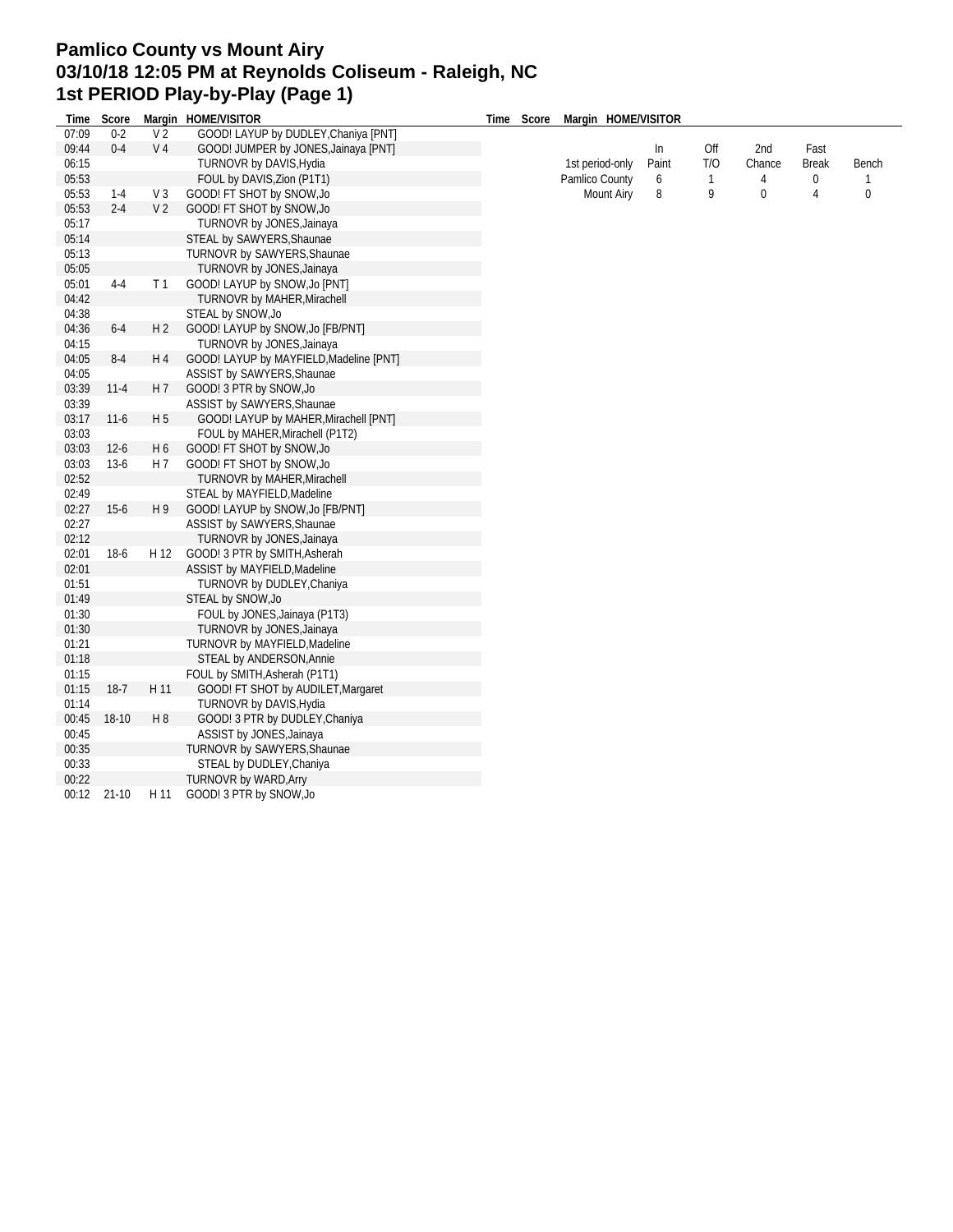## **Pamlico County vs Mount Airy 03/10/18 12:05 PM at Reynolds Coliseum - Raleigh, NC 2nd PERIOD Play-by-Play (Page 1)**

| Time  | Score       |                | Margin HOME/VISITOR                   | Time | Score | Margin HOME/VISITOR |       |     |                |              |       |
|-------|-------------|----------------|---------------------------------------|------|-------|---------------------|-------|-----|----------------|--------------|-------|
| 07:46 |             |                | TURNOVR by LONG, Tatyana              |      |       |                     |       |     |                |              |       |
| 07:43 |             |                | STEAL by JONES, Jainaya               |      |       |                     | In    | Off | 2nd            | Fast         |       |
| 07:39 | $21-12$     | H 9            | GOOD! LAYUP by JONES, Jainaya [PNT]   |      |       | 2nd period-only     | Paint | T/O | Chance         | <b>Break</b> | Bench |
| 07:19 |             |                | FOUL by LONG, Tatyana (P1T2)          |      |       | Pamlico County      | 6     | 6   | $\pmb{0}$      | $\mathbf 0$  | 0     |
| 07:11 |             |                | TURNOVR by JONES, Jainaya             |      |       | <b>Mount Airy</b>   | 12    | 4   | $\overline{2}$ | 0            | 8     |
| 06:54 |             |                | <b>TURNOVR by LONG, Tatyana</b>       |      |       |                     |       |     |                |              |       |
| 06:52 |             |                | STEAL by DUDLEY, Chaniya              |      |       |                     |       |     |                |              |       |
|       | 06:47 21-14 | H 7            | GOOD! LAYUP by MAHER, Mirachell [PNT] |      |       |                     |       |     |                |              |       |
| 06:47 |             |                | ASSIST by DUDLEY, Chaniya             |      |       |                     |       |     |                |              |       |
| 06:32 | 23-14       | H9             | GOOD! LAYUP by LONG, Tatyana [PNT]    |      |       |                     |       |     |                |              |       |
| 06:22 | 23-16       | H 7            | GOOD! LAYUP by JONES, Jainaya [PNT]   |      |       |                     |       |     |                |              |       |
| 06:09 | $25 - 16$   | H 9            | GOOD! LAYUP by SNOW, Jo [PNT]         |      |       |                     |       |     |                |              |       |
| 05:53 | 25-19       | H <sub>6</sub> | GOOD! 3 PTR by JONES, Jainaya         |      |       |                     |       |     |                |              |       |
| 05:37 | 28-19       | H <sub>9</sub> | GOOD! 3 PTR by SAWYERS, Shaunae       |      |       |                     |       |     |                |              |       |
| 05:21 |             |                | ASSIST by MAYFIELD, Madeline          |      |       |                     |       |     |                |              |       |
| 05:03 |             |                | TURNOVR by JONES, Jainaya             |      |       |                     |       |     |                |              |       |
| 05:01 |             |                | STEAL by SNOW, Jo                     |      |       |                     |       |     |                |              |       |
| 04:23 | 30-19       | H 11           | GOOD! LAYUP by COX, Alyssa [PNT]      |      |       |                     |       |     |                |              |       |
| 04:23 |             |                | ASSIST by SAWYERS, Shaunae            |      |       |                     |       |     |                |              |       |
| 03:48 | 32-19       | H 13           | GOOD! LAYUP by SAWYERS, Shaunae [PNT] |      |       |                     |       |     |                |              |       |
| 03:48 |             |                | ASSIST by COX, Alyssa                 |      |       |                     |       |     |                |              |       |
| 03:17 | 34-19       | H 15           | GOOD! LAYUP by SAWYERS, Shaunae [PNT] |      |       |                     |       |     |                |              |       |
| 03:17 |             |                | ASSIST by SMITH, Asherah              |      |       |                     |       |     |                |              |       |
| 03:00 |             |                | TURNOVR by MOORE, Jania               |      |       |                     |       |     |                |              |       |
| 02:48 | 36-19       | H 17           | GOOD! JUMPER by WARD, Arry            |      |       |                     |       |     |                |              |       |
| 02:48 |             |                | ASSIST by FLIPPEN, Bailey             |      |       |                     |       |     |                |              |       |
| 02:28 |             |                | TURNOVR by FLIPPEN, Bailey            |      |       |                     |       |     |                |              |       |
| 02:27 |             |                | STEAL by DAVIS, Zion                  |      |       |                     |       |     |                |              |       |
| 02:26 |             |                | FOUL by FLIPPEN, Bailey (P1T3)        |      |       |                     |       |     |                |              |       |
| 02:26 | $36 - 20$   | H 16           | GOOD! FT SHOT by JONES, Jainaya       |      |       |                     |       |     |                |              |       |
| 02:26 | $36 - 21$   | H 15           | GOOD! FT SHOT by JONES, Jainaya       |      |       |                     |       |     |                |              |       |
| 02:11 |             |                | TURNOVR by JONES, Jainaya             |      |       |                     |       |     |                |              |       |
| 02:09 |             |                | STEAL by COX, Alyssa                  |      |       |                     |       |     |                |              |       |
| 01:57 |             |                | FOUL by WARD, Arry (P1T4)             |      |       |                     |       |     |                |              |       |
| 01:57 |             |                | MISSED FT SHOT by AUDILET, Margaret   |      |       |                     |       |     |                |              |       |
| 01:57 |             |                | MISSED FT SHOT by AUDILET, Margaret   |      |       |                     |       |     |                |              |       |
| 01:40 |             |                | FOUL by AUDILET, Margaret (P1T4)      |      |       |                     |       |     |                |              |       |
| 01:19 |             |                | FOUL by COX, Alyssa (P1T5)            |      |       |                     |       |     |                |              |       |
| 01:14 |             |                | FOUL by JONES, Jainaya (P2T5)         |      |       |                     |       |     |                |              |       |
| 01:14 |             |                | TURNOVR by JONES, Jainaya             |      |       |                     |       |     |                |              |       |
| 00:41 |             |                | TURNOVR by JONES, Jainaya             |      |       |                     |       |     |                |              |       |
| 00:39 |             |                | STEAL by COX, Alyssa                  |      |       |                     |       |     |                |              |       |
| 00:37 |             |                | FOUL by SADLER, Madison (P1T6)        |      |       |                     |       |     |                |              |       |
| 00:37 | $37-21$     | H 16           | GOOD! FT SHOT by COX, Alyssa          |      |       |                     |       |     |                |              |       |
| 00:37 | 38-21       | H 17           | GOOD! FT SHOT by COX, Alyssa          |      |       |                     |       |     |                |              |       |
| 00:11 | 40-21       | H 19           | GOOD! LAYUP by COX, Alyssa [PNT]      |      |       |                     |       |     |                |              |       |
| 00:11 |             |                | ASSIST by SNOW, Jo                    |      |       |                     |       |     |                |              |       |
|       |             |                |                                       |      |       |                     |       |     |                |              |       |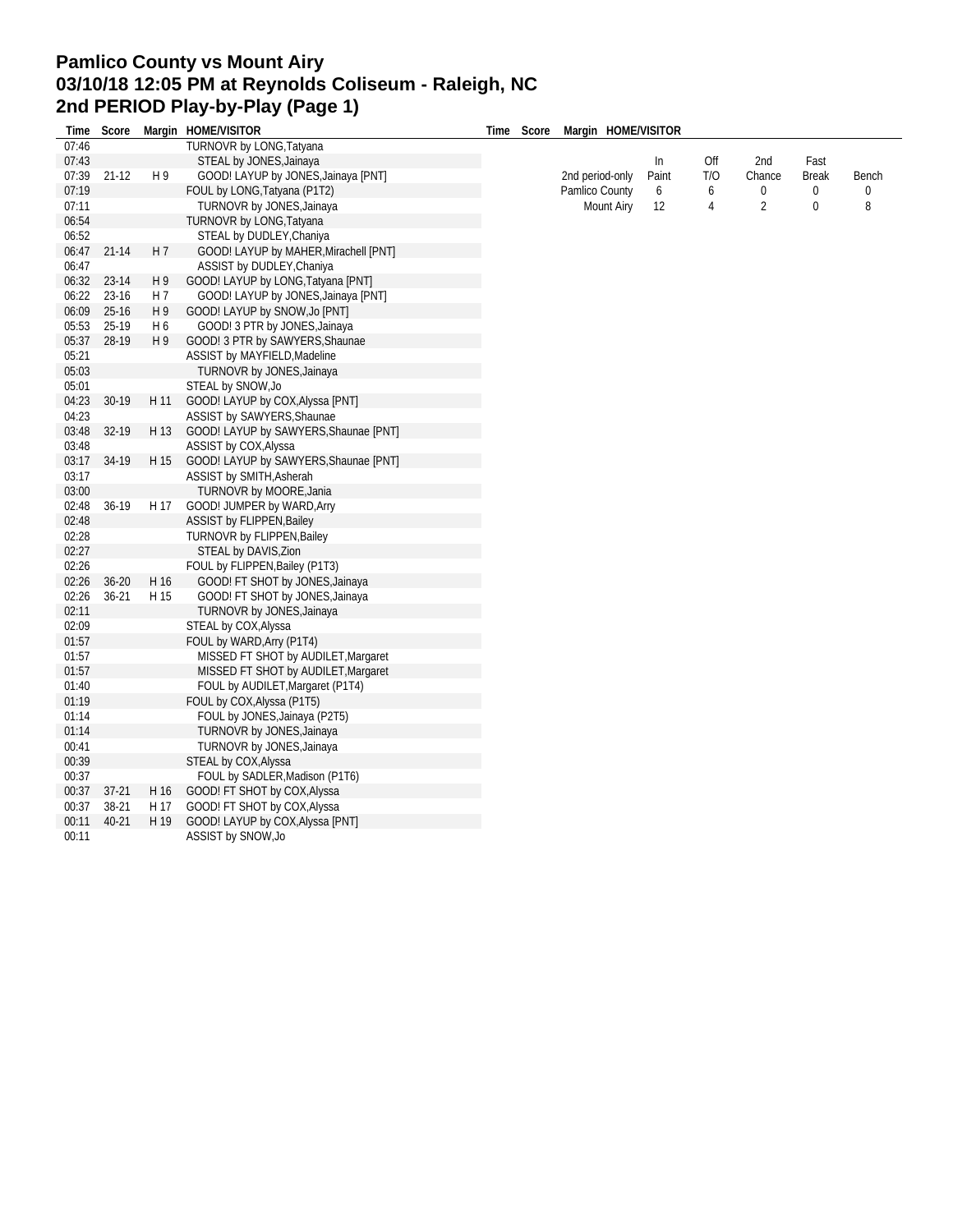## **Pamlico County vs Mount Airy 03/10/18 12:05 PM at Reynolds Coliseum - Raleigh, NC 3rd PERIOD Play-by-Play (Page 1)**

| Time  | Score     |      | Margin HOME/VISITOR                   | Time Score | Margin HOME/VISITOR |       |     |                |              |              |
|-------|-----------|------|---------------------------------------|------------|---------------------|-------|-----|----------------|--------------|--------------|
| 07:48 | 40-23     | H 17 | GOOD! LAYUP by MAHER, Mirachell [PNT] |            |                     |       |     |                |              |              |
| 07:48 |           |      | ASSIST by DUDLEY, Chaniya             |            |                     | In    | Off | 2nd            | Fast         |              |
| 07:04 | 42-23     | H 19 | GOOD! LAYUP by SAWYERS, Shaunae [PNT] |            | 3rd period-only     | Paint | T/O | Chance         | <b>Break</b> | <b>Bench</b> |
| 06:11 | 44-23     | H 21 | GOOD! LAYUP by SMITH, Asherah [PNT]   |            | Pamlico County      | 2     | 0   | 0              | $\mathbf{0}$ | 0            |
| 06:11 |           |      | <b>ASSIST by WARD, Arry</b>           |            | <b>Mount Airy</b>   | 12    | 8   | $\overline{7}$ | 4            | $\mathbf 0$  |
| 05:54 |           |      | TURNOVR by SADLER, Madison            |            |                     |       |     |                |              |              |
| 05:52 |           |      | STEAL by SNOW, Jo                     |            |                     |       |     |                |              |              |
| 05:50 | $46 - 23$ | H 23 | GOOD! LAYUP by SNOW, Jo [FB/PNT]      |            |                     |       |     |                |              |              |
| 05:37 |           |      | TURNOVR by JONES, Jainaya             |            |                     |       |     |                |              |              |
| 05:35 |           |      | STEAL by SMITH, Asherah               |            |                     |       |     |                |              |              |
| 04:52 |           |      | FOUL by DAVIS, Zion (P2T1)            |            |                     |       |     |                |              |              |
| 04:51 |           |      | TURNOVR by SNOW, Jo                   |            |                     |       |     |                |              |              |
| 04:42 |           |      | TURNOVR by DUDLEY, Chaniya            |            |                     |       |     |                |              |              |
| 04:40 |           |      | STEAL by WARD, Arry                   |            |                     |       |     |                |              |              |
| 04:37 | 48-23     | H 25 | GOOD! LAYUP by WARD, Arry [FB/PNT]    |            |                     |       |     |                |              |              |
| 04:08 | $51-23$   | H 28 | GOOD! 3 PTR by SNOW, Jo               |            |                     |       |     |                |              |              |
| 04:08 |           |      | ASSIST by SMITH, Asherah              |            |                     |       |     |                |              |              |
| 03:31 |           |      | FOUL by DAVIS, Zion (P3T2)            |            |                     |       |     |                |              |              |
| 03:20 |           |      | TURNOVR by SNOW, Jo                   |            |                     |       |     |                |              |              |
| 03:18 |           |      | STEAL by DAVIS, Hydia                 |            |                     |       |     |                |              |              |
| 03:15 |           |      | TURNOVR by JONES, Jakiya              |            |                     |       |     |                |              |              |
| 03:02 |           |      | TURNOVR by SMITH, Asherah             |            |                     |       |     |                |              |              |
| 02:59 |           |      | STEAL by ANDERSON, Annie              |            |                     |       |     |                |              |              |
| 02:18 |           |      | FOUL by SMITH, Asherah (P2T1)         |            |                     |       |     |                |              |              |
| 02:18 |           |      | MISSED FT SHOT by JONES, Jakiya       |            |                     |       |     |                |              |              |
| 02:18 |           |      | MISSED FT SHOT by JONES, Jakiya       |            |                     |       |     |                |              |              |
| 02:01 | 53-23     | H 30 | GOOD! JUMPER by WARD, Arry            |            |                     |       |     |                |              |              |
| 02:01 |           |      | ASSIST by COX, Alyssa                 |            |                     |       |     |                |              |              |
| 01:53 |           |      | TURNOVR by SADLER, Madison            |            |                     |       |     |                |              |              |
| 01:50 |           |      | STEAL by WARD, Arry                   |            |                     |       |     |                |              |              |
| 01:48 | 55-23     | H 32 | GOOD! LAYUP by SNOW, Jo [PNT]         |            |                     |       |     |                |              |              |
| 01:48 |           |      | <b>ASSIST by WARD, Arry</b>           |            |                     |       |     |                |              |              |
| 01:36 |           |      | TURNOVR by JONES, Jakiya              |            |                     |       |     |                |              |              |
| 01:34 |           |      | STEAL by SAWYERS, Shaunae             |            |                     |       |     |                |              |              |
| 01:30 | 57-23     | H 34 | GOOD! LAYUP by SNOW, Jo [PNT]         |            |                     |       |     |                |              |              |
| 01:30 |           |      | ASSIST by SAWYERS, Shaunae            |            |                     |       |     |                |              |              |
| 01:07 |           |      | TURNOVR by JONES, Jainaya             |            |                     |       |     |                |              |              |
| 00:49 |           |      | TURNOVR by COX, Alyssa                |            |                     |       |     |                |              |              |
| 00:47 |           |      | STEAL by JONES, Jainaya               |            |                     |       |     |                |              |              |
| 00:35 |           |      | FOUL by ANDERSON, Annie (P1T3)        |            |                     |       |     |                |              |              |
| 00:13 |           |      | TURNOVR by LONG, Tatyana              |            |                     |       |     |                |              |              |
| 00:11 |           |      | STEAL by JONES, Jainaya               |            |                     |       |     |                |              |              |
|       |           |      |                                       |            |                     |       |     |                |              |              |